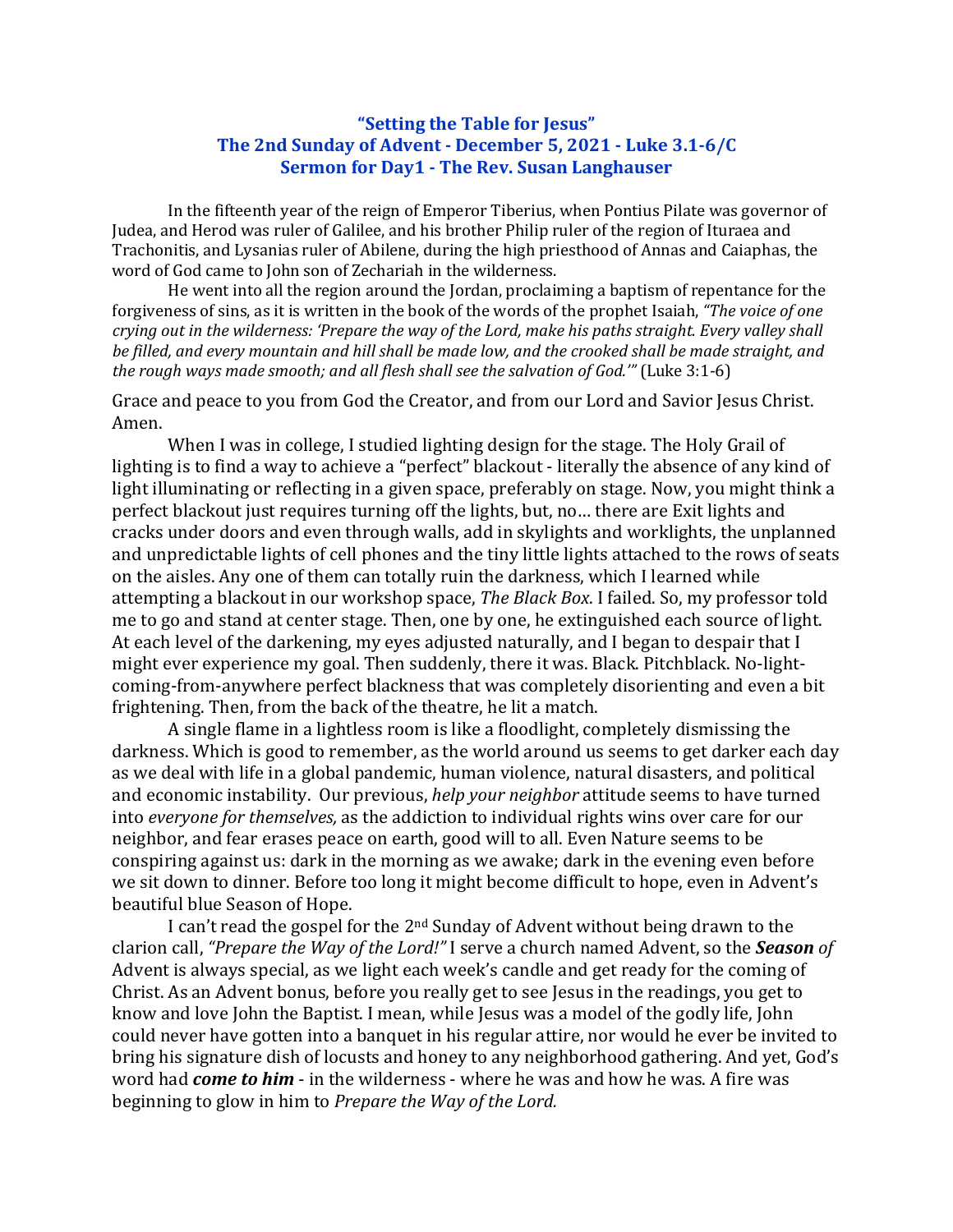Let's imagine a young John, in the synagogue with his father, Zechariah. I can see him sitting there in worship, not unlike others who are "encouraged" by their parents to be there. He is **not** paying attention - until the large hand of his father bears down on his shoulder - and he is told that today *he* will read the scripture. I imagine he is handed the scroll of Isaiah, which he unrolls and reads, from the prophet's 40<sup>th</sup> chapter, *'The voice of one crying out in the wilderness. Prepare the way of the Lord..."* John sits down, but somehow, his life feels like it is starting to shift. The light is being kindled inside of him. But before the spark and flame, there is much to be done. Much for which to prepare.

In Luke's gospel, John was already in the wilderness – a place folks go to meet  $God$ when the word of God came to him. Known as "the Baptizer" elsewhere, here he is simply a preacher proclaiming repentance for the forgiveness of sins, performing ritual cleansings akin to the Jewish purification rites. God called John to preach repentance as the most appropriate work for the people - their preparation for the coming of the King.

My mother taught school for 35 years, but she also made her mark in our little town as a Brownie leader *par excellence*. Every year she would pack up our huge family picnic basket with china and crystal, silver and linens, real dinner candles and candlesticks for her "Grand Table-Setting Lesson." (It was important to her that all her little Brownies would know how to set a proper table - in her mind the hallmark of good taste and breeding.)

I experienced the "Grand Table-Setting Lesson" at a minimum, six times. As an adult, I have always used cloth napkins and set a fairly formal table, much to the chagrin of my teenage son who always wanted to know why we had to make all this fuss. "Well, you never know when the Queen might drop in," I'd reply. Now that his 5-year-old is also at the table, he understands, and there are smiles all around when his boy snuffs the candles at the end of the meal. Soon, his son will be old enough to light the candles which start our meals.

Preparing the way for the Lord included many things: Paths that needed straightening. Valleys that needed filling in. Mountains and hills that had to be leveled, crooked things relaxed, and rough things lovingly smoothed as a carpenter would smooth wood with sandpaper. All the obstacles needed to be removed so that they would not hinder the coming of the Lord. And good news! Our contribution to the preparations - our only task is simply to repent - to turn around, change our ways, and be cleansed. We are to be made holy (literally "set apart") so as to be able to come into the presence of God. For it is in the presence of God where our story and God's Story connect.

John had an important place in that story. For it was *John's* prophetic words that were preparing The Way for Jesus, while *God* was setting the table, getting everything ready to reveal things in a new light to others, who were also being prepared. Even the Archangel Gabriel was busy visiting in-person with Zechariah, Elizabeth, Joseph and Mary.

But meanwhile, others were making paths more crooked, valleys much deeper, mountains higher than ever -- everything they could to render The Way more *difficult*. Rome had declared it was time for a census. Herod was trying to be as Great as Caesar so he might achieve the title of king. Darkness was descending at the hands of those who blocked the way of liberation, justice, peace and compassion - those whose names are recorded in scripture and history as early as the year 29: Tiberius, Pilate, the Herods, Annas and Caiaphas. Night was closing in on the Chosen Ones of Israel. The darkness must have seemed suffocating, but very soon the time would be fulfilled when "The light shines in the darkness, and the darkness did not overcome *it."* (John 1:5)